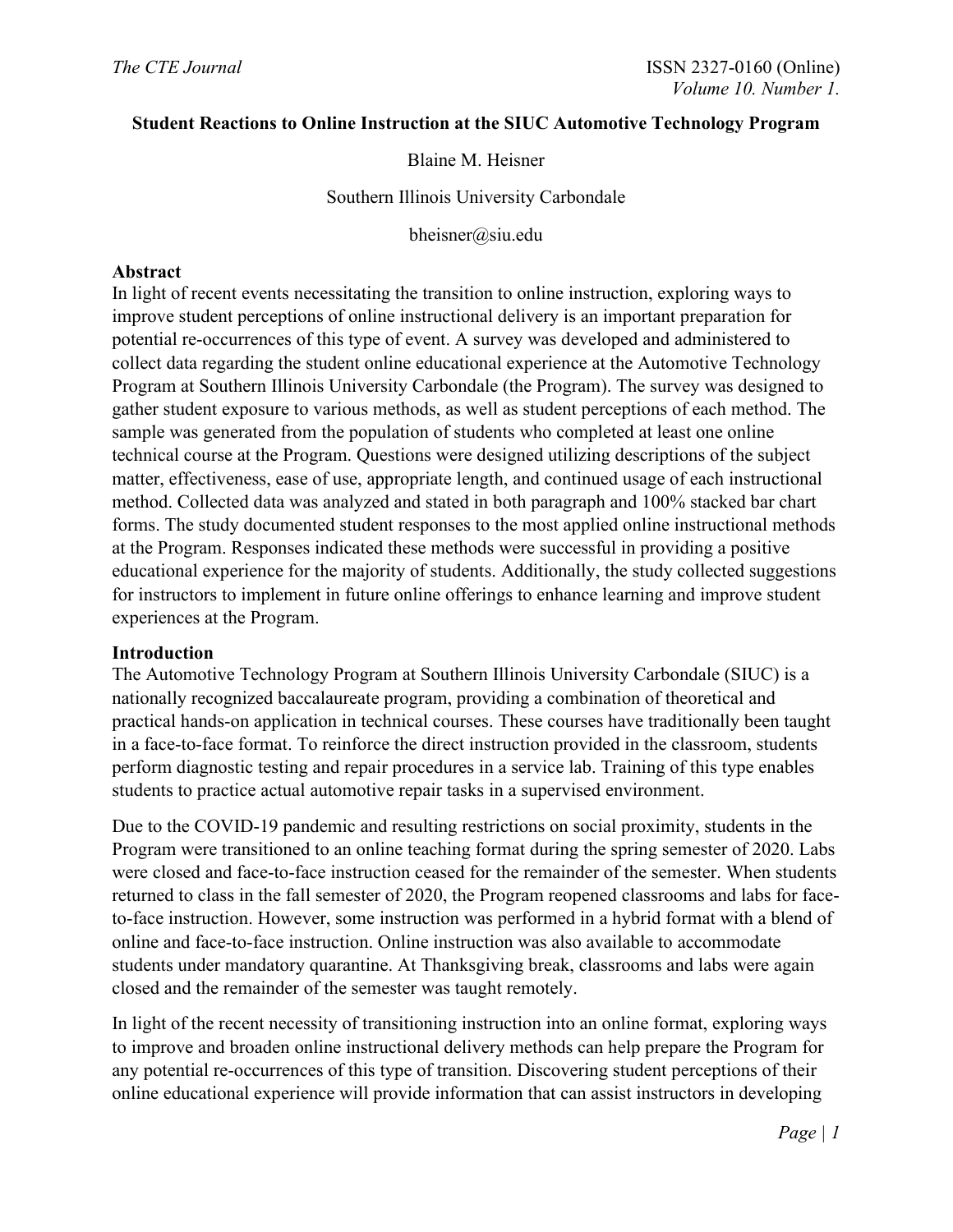improvements in their online delivery. Identifying the instructional methods students had the most positive perception of can guide instructors to add more of these methods. This action should improve student experiences at the Program. Finding ways to improve student perceptions of the applied methodologies is also a desired outcome.

In the interest of improving student experiences at the Program, this study will focus on the following research objectives:

- Document online instructional methods applied at the Program
- Gather student reactions and perceptions of applied online instructional methods
- Assess student responses to suggest best practices in future online offerings

If students did not react positively to a particular method, can the reasons be identified? Can we improve the method to achieve the desired outcome? Instructors at the Program are currently learning and developing the best practices to deliver online instruction. Gathering student feedback can assist in developing classes that will provide the best educational experience for all stakeholders.

## **Literature Review**

One of the most common components of an online course is the Learning Management System (LMS). According to David (2013, pp. 4-5), an LMS is "a software application for the administration, documentation, tracking, reporting, and delivery of education courses or training programs." Instructors can use the LMS to communicate with students, post assignments and grades, store slideshows and articles, host discussions, and essentially any other instructional task that is required. For instructors within the Program, SIUC has an existing LMS in the form of *D2L Brightspace*.

SIUC offers instructional support for D2L Brightspace through the Center for Teaching Excellence (CTE). An Online Bootcamp was offered by CTE in the summer of 2020. Attendees were able to practice developing an online class within a mock course shell. Assignments, announcements, weighted gradebook, and discussion boards were among the practice assignments attendees were able to learn about before using them in actual courses in the fall. SIUC encourages instructors to develop LMS strategies through training opportunities provided by CTE.

Various recommendations regarding online instructional strategies were found to be more suitable to specific applications. However, other suggestions were more generic and found applications relevant to all instructors. Darby (2019) advises putting personal touches into the courses, which lets students know who you are and what you expect of them. Creating a *Welcome to Class* video in the LMS is one way to provide such a personal touch to the course. Other authors provided more specific ideas to build course content that students could more easily understand. Sugar (2015) recommended the organization of content into modules and submodules in a logical manner to provide structure for students and make the course easy to navigate. Morris (2020) suggests the pre-planning step of creating a topical outline, then selecting separate video links for each bullet point.

With the LMS providing a framework for the course, the components of the course need to be designed and uploaded. Items such as assignments, readings, and slideshows are familiar to most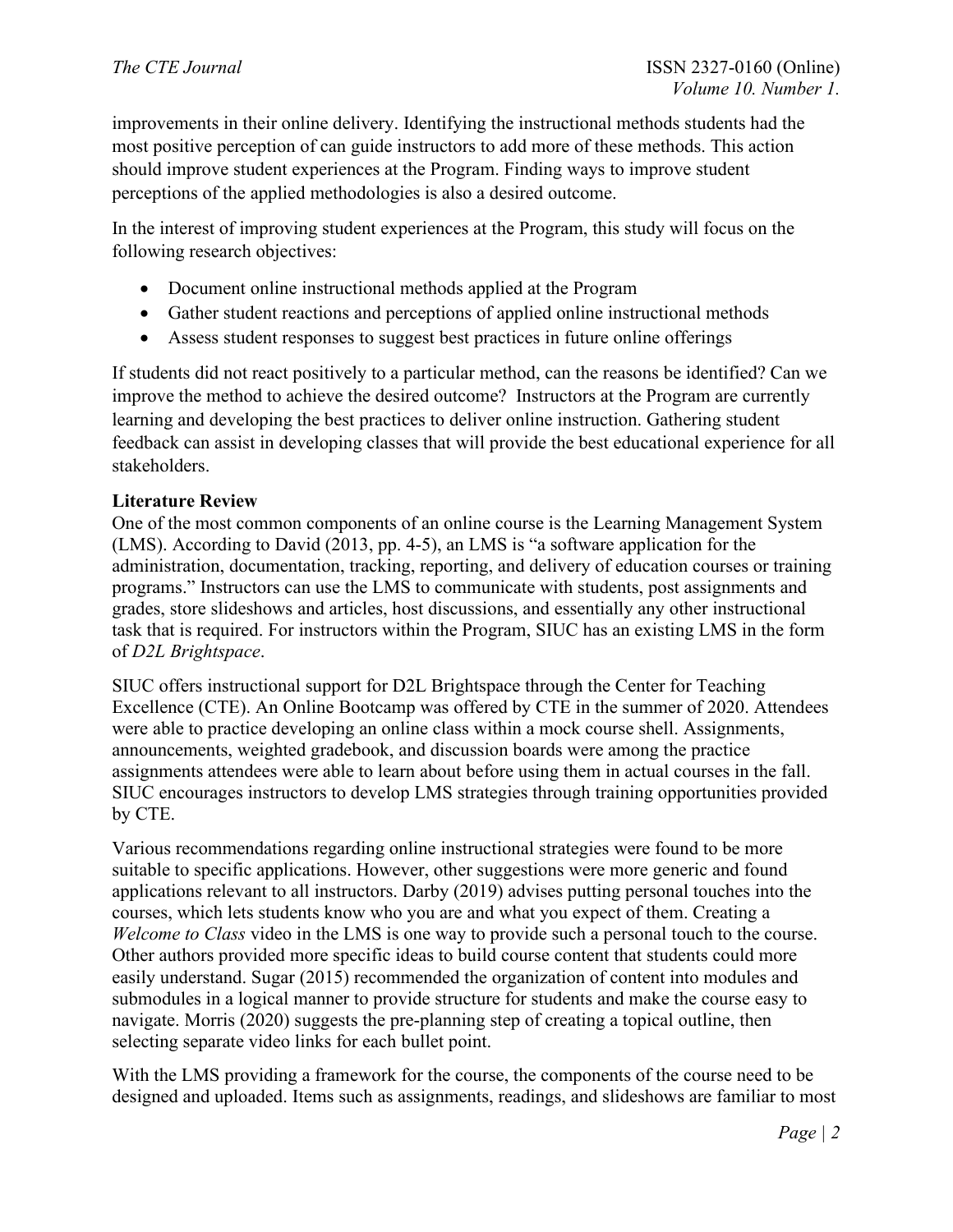instructors who have previously taught in a face-to-face format. Other concepts including prerecorded video, remote conferencing, and discussion boards may be new to instructors who have not taught online before. Some instructors at the Program have recorded personal video demonstrations, but to provide the bulk of the lesson virtually, more online content is required.

Before the pandemic, many instructors were not familiar with the concepts of synchronous and asynchronous instruction. These terms became more frequently mentioned during meetings and discussions. The concepts are easily defined. According to Wintemute (2021), synchronous learning happens in real time. All participants interact in a specific virtual place at a set time. Conversely, asynchronous learning does not require real-time interaction; content is available for students to access and complete on their schedule. As student learning styles vary, each of these methods would have advantages for some students and disadvantages for others.

Synchronous instructional methods commonly include some form of video conferencing. Platforms such as *Zoom* and *Microsoft Teams* enable students and instructors to interact with active discussions and live lectures. Synchronous instruction can resemble a face-to-face classroom experience in many ways. For example, questions can be fielded in real time and feedback can be immediately provided. Instructors who are more comfortable with traditional lecture than creating pre-recorded videos can appreciate this method of online instruction. However, the rigid schedule of synchronous instruction can create conflicts. Some students may have prior engagements or responsibilities that preclude them from attending synchronous classes at scheduled times.

Asynchronous instructional activities include self-guided lesson modules, pre-recorded videos, readings, case studies, discussion boards, and other content not tied to a live presence. These methods are more accommodating to students with existing schedules and those requiring a more flexible format. Asynchronous modules are completed at the students own pace, providing additional accommodations to learning styles. However, students who appreciate interaction may find themselves isolated in an asynchronous learning environment (Wintemute, 2021).

When delivering instructional materials in a virtual environment, motivating students and keeping them engaged in the learning activities remains an important goal. Multiple studies were found which explored the optimal instructional video length in regards to student attention span. According to Morris (2020), online content or lecture videos in excess of 12 minutes in length are commonly skipped over or simply not watched by students. The suggestion is made to keep online content broken up into short, focused segments of between 6-12 minutes in length. Lynch (2019) agrees, stating as video lectures are a passive activity, students simply tire of listening to excessive lecture in one sitting. By practicing a scenario after watching a six-minute video, students are more likely to remain engaged, and watch additional videos. Discovering student perceptions of appropriate content length could prove beneficial in improving online instruction at the Program.

In addition to self-developed video lectures and live-video lectures, instructors can add content to the course with externally sourced components. These resources can impact more students' learning styles and diversify the course. Instructional videos can be obtained from various training resources as well as popular video sites such as YouTube. While not as personalized, these videos can provide a more professional level of production and variety to motivate and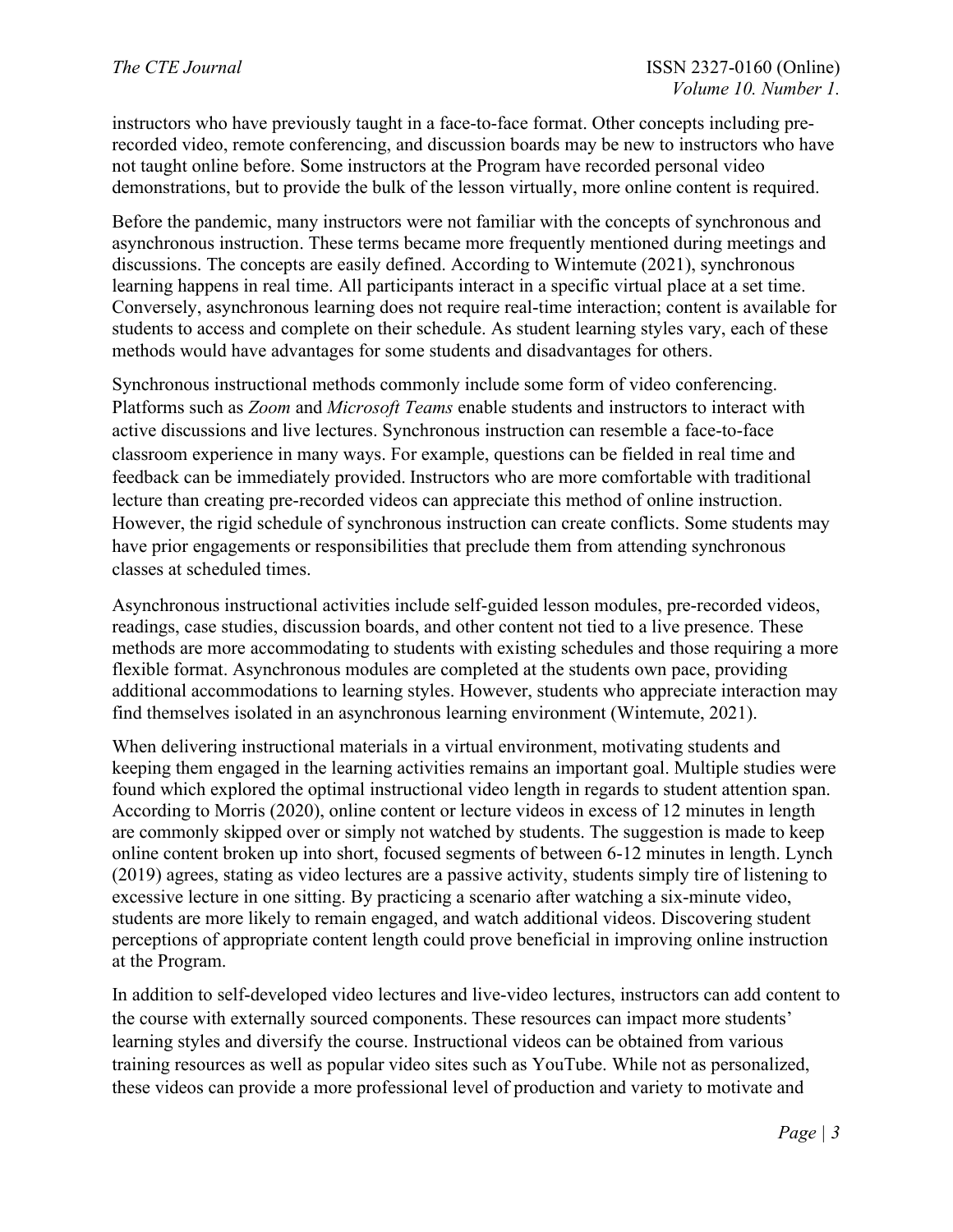enhance student learning. While many resources are available, it is suggested to select only content videos that appropriately reinforce the lessons of the course. Jackman and Roberts (2014) exposed students to carefully selected YouTube videos based upon suggestions of the instructor's manuals or from professional videos covering key course concepts. Their results found overwhelmingly positive student perceptions of the videos in their study. By adding external video resources, instructors can build additional curriculum, but they should add value to the course and provide positive student experiences.

Traditional assignments such as textbook chapters, case studies, and assigned readings are easily convertible to an online format. These items are typically uploaded into the LMS along with a drop box for completed work. While similar in nature, online delivery affords the opportunity for assignments to be administered in a variety of new ways. Discussion boards can provide a venue for interaction while short, online quizzes can provide immediate feedback for formative assessment. While traditional assignments are familiar to most instructors, extra effort can ensure these instruments remain effective teaching tools in an online format. Face-to-face learning allows informal interaction which can be deficient in an online setting. To combat miscommunication when assigning work, Stanford Teaching Commons (n.d.) suggests being meticulous with instructions while avoiding elaborate and overly complicated assignments. Allocating extra time to clarify, remind, and communicate with students can mitigate problems and improve understanding.

Remote instruction inevitably includes some form of online assessment. Instructors still need to assess the students' achievement of the learning objectives of the course. At the Program, quizzes and tests were traditionally administered in a face-to-face setting under the supervision of an instructor. In an online application, this is not possible. Instructors can harbor inhibition about online testing due to the fact students can access reference material in a multitude of ways. This is sometimes regarded as academic dishonesty, or cheating, by instructors. Proctoring software and lockdown browsers attempt to keep students from accessing outside material, but are typically not without concerns of their own. Hubler (2020) reveals damaging effects to students regarding privacy and connectivity problems with online proctoring software. Determining best practices in online testing is critical to online instruction. Some instructors are writing questions based on applied knowledge rather than rote memorization. Others are increasing question difficulty while allowing open-notes during the exam. In both cases, determining student perceptions of the practice of online testing will benefit future applications of these strategies.

## **Methods**

An informal questionnaire was sent to all technical instructors in the Program to survey the online methods used/expected to be used in the spring and fall semesters of 2020. Various known online teaching methods, as well as methods discovered through research were listed in the questionnaire. Of the 17 technical instructors surveyed, 12 completed and returned the survey, for an approximate 71% return rate. The results of this survey provided a starting point to develop the student survey. The six most identified methods were: D2L Brightspace, prerecorded lectures, live video lectures, YouTube videos, assigned readings, and online testing.

Approval was received for a SurveyMonkey account through the SIUC Office of Information Technology and the Provost Office. The SurveyMonkey platform was used to design and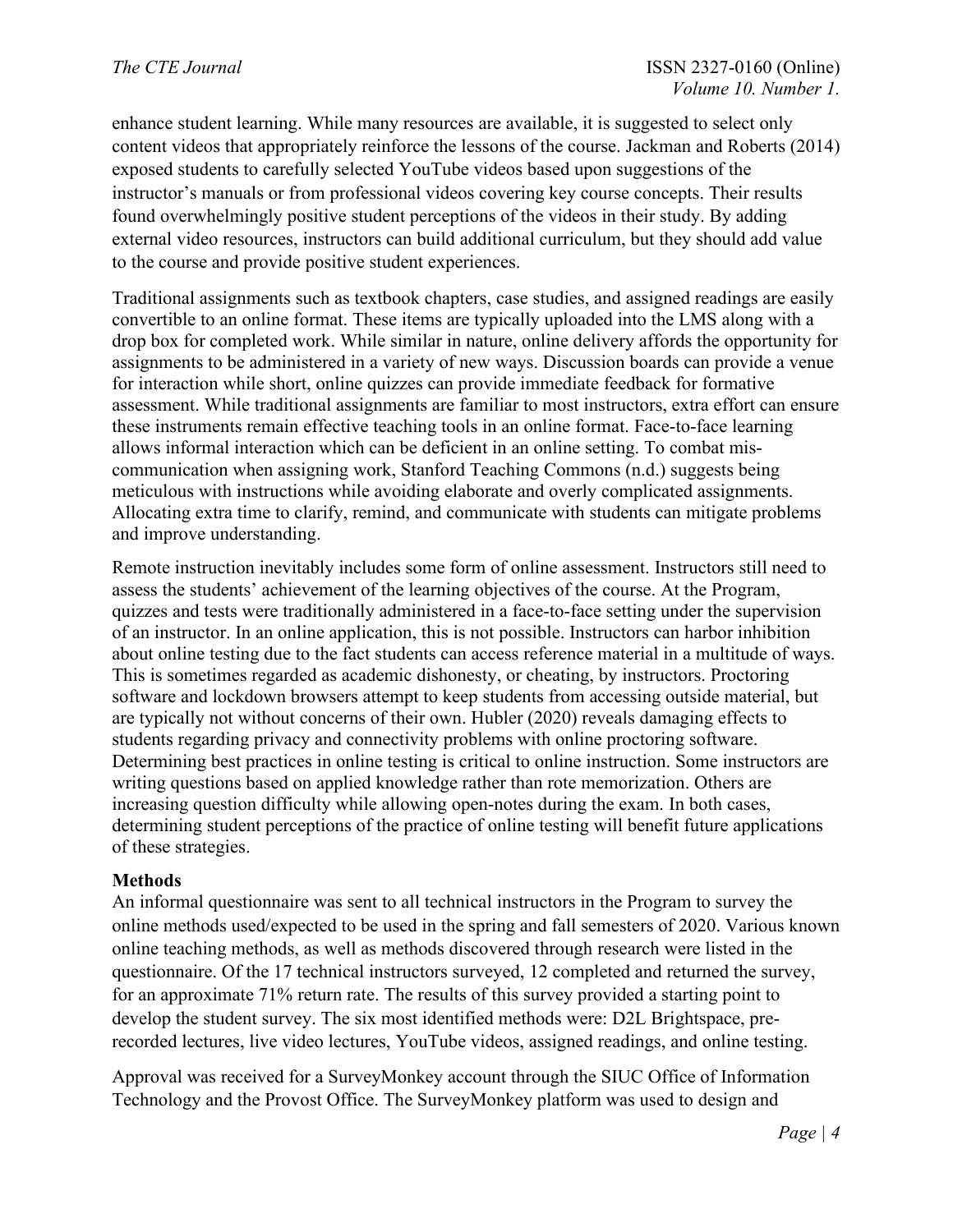administer the 50-question student survey. The survey was organized into eight sections: Demographics, D2L Brightspace, Previously Recorded Lectures/Demonstrations (Asynchronous), Live Video Lectures/Demonstrations (Synchronous), Non-Instructor Videos/YouTube/External Videos, Assigned Readings (Articles/Chapters/Case Studies), Online Testing/Assessments, and Final Thoughts.

The intent of the study was to confirm applied online instructional methods at the Program and capture student perceptions of their experiences with these methods. To achieve this goal, a variety of select-response question styles were designed utilizing scaled, dichotomous, and multiple-choice response options. Question content included descriptions of the subject matter, effectiveness, ease of use, appropriate length, and continued usage of each instructional method. At the end of each section, supply-response text boxes were provided for additional student comments.

Survey design enabled students to only answer questions regarding methods of which they participated. For each section, students were asked if they were exposed to that particular teaching method. If they answered yes, they were allowed to continue in the section. If they answered no, they were directed to the next section.

The student survey was then sent to SIUC Office of Sponsored Projects Human Subjects Committee (HSC), along with a completed Application to Conduct Research. HSC determined this project did not meet the regulatory definition of human subjects research and approved the research to continue with no additional regulatory requirements. *HSC Reference Number: Q20004*

The sample was generated from the population of students who have taken a recent online technical course in the Program. Students were identified that registered for a technical course in either or both the spring and fall semesters of 2020. Near the conclusion of the fall 2020 semester, an email link to the SurveyMonkey student survey was sent to 366 former and current automotive students. Of these students, 73 returned a response, an approximate 20% return rate. Regarding academic standing, 36 respondents were seniors, 16 were juniors, 17 were sophomores, and 4 were freshmen. Of the respondents, 65 identified as male, 7 identified as female, and 1 identified as other. The survey revealed 34 students transferred into the program, while 39 students were non-transfers.

"Non-Traditional Students are defined by SIUC as having any of the following characteristics: are financially independent; have delayed enrollment in college (generally not entering directly from high school); are returning to higher education after stepping out at least once; are working full-time; are attending college part-time; have children; are married, widowed, or divorced; are commuting to college; or are a veteran." (Southern Illinois University Carbondale, 2021)

From the above definition, 12 respondents identified as non-traditional and 61 identified as traditional students.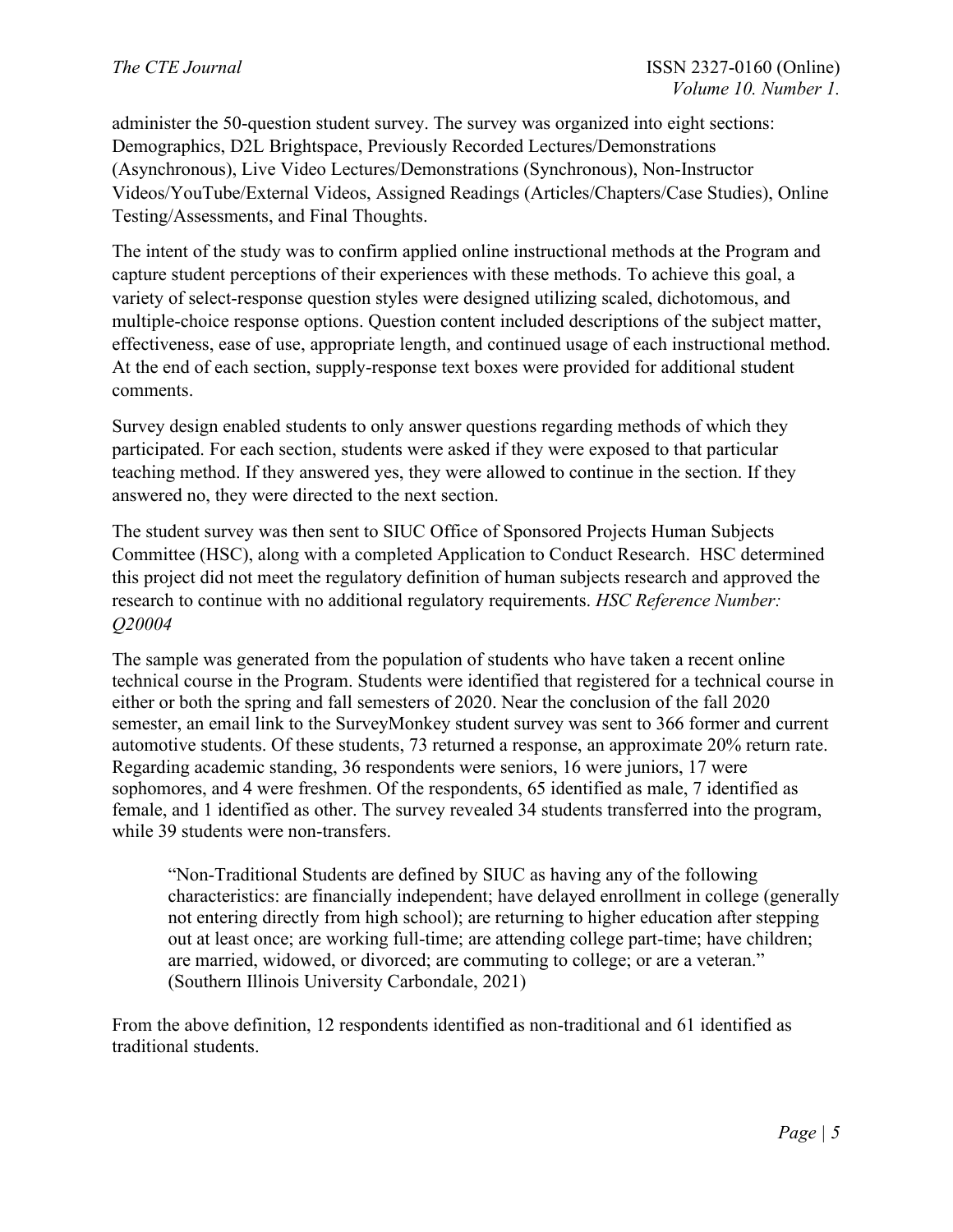At the conclusion of the collection phase, returned survey data was reviewed and analyzed within the SurveyMonkey platform. Demographic information of the sample group was identified and documented. Filters were used to isolate students by response in attempts to discover any existing patterns. Student responses to questions regarding each of the eight survey sections were compared to determine which instructional methods provided the most positive educational experiences. Student reactions to each method were determined to be best communicated by outlining in paragraph form. Student participation in each method was identified in percentages. Student perceptions and attitudes regarding qualities of each method were also stated in percentages.

In addition to the data result paragraphs for each method, charts were developed to display student responses to similar questions across different methods. Through experimentation with chart design, the desired visual display of data was achieved. Charts are color-coded and of the *100% stacked bar* style. This chart style was determined to provide the most consistent interpretation of the data among multiple experimented styles.

## **Results**

# *D2L Brightspace*

All responding students utilized D2L for some portion of their online content. Over 92% of students described D2L as at least somewhat helpful in increasing their knowledge of the subject material. Most students (75%) described D2L as easy to understand and navigate. Only 10% of students found D2L difficult to use. In easing the transition to online learning from face-to-face, over 87% of students described D2L as at least somewhat effective in this role. Over 91% of students believe D2L should continue to be used in cases where online learning is necessary. Student supplied comments regarding D2L agreed with the select response data. Multiple students suggested having all instructors organize content in a consistent fashion. Inconsistencies in D2L organization from class to class created confusion among some learners.

## *Previously Recorded Lectures/Demonstrations (Asynchronous)*

Over 90% of responding students experienced asynchronous lectures or demonstrations as part of their online instruction. Most students (77%) thought the length of each recorded activity was "about right". However, around 23% of students thought these activities were too long, while none thought they were too short. When asked for the appropriate length of these activities, most (80%) stated a length between 15-45 minutes was desired. No student desired a recorded activity in excess of 60 minutes. Approximately 37% of students found difficulty remaining engaged and attentive to the recorded activities while just over 29% regarded it easy to remain engaged. Of the students who stated difficulty in remaining engaged, over half additionally stated the recorded activities were too long. Of the students who responded the length of the recorded activities was too long, over 86% of these found difficulty in remaining engaged in the activity. Students were very supportive of these recorded activities when asked about increasing their knowledge of the subject material. Over 93% of students stated the recorded activities were at least somewhat effective in accomplishing this goal. While approximately 17% of students recommended to use less recorded activities in class, the remainder wanted the same amount or more. Student supplied comments regarding asynchronous activities provided a variety of feedback. While the majority of comments were positive, some statements regarding excessive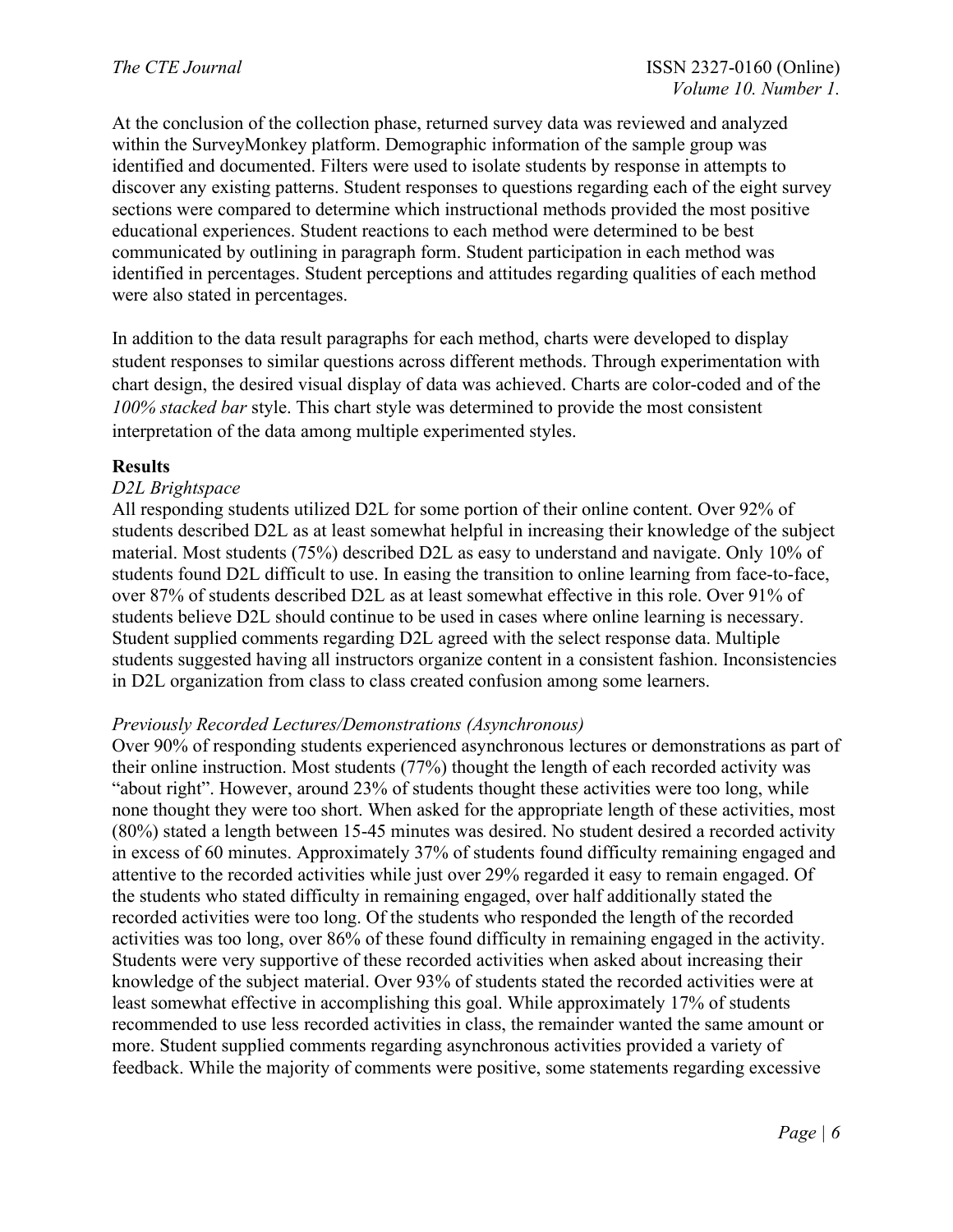length and preference for face-to-face instruction were noted. Many student comments appreciated the ability to replay lectures multiple times.

## *Live Video Lectures/Demonstrations (Synchronous)*

Just over 57% of respondent students experienced synchronous lectures and demonstrations as part of their online instructional experience. At almost 88%, the overwhelming majority of these students thought the length of the learning activity was "about the right length". When asked of the appropriate length of each activity, almost 95% of respondents stated a length of between 15- 60 minutes. Approximately 21% of students found difficulty remaining engaged and attentive to the live activities while just over 43% regarded it easy to remain engaged. Students were also very supportive of the live activities when asked about increasing their knowledge of the subject material. Over 90% of students stated the recorded activities were at least somewhat effective in accomplishing this goal. While approximately 18% of students recommended to use less recorded activities in class, the remainder wanted the same amount or more. Student supplied comments stated a desire for face-to-face instruction over online, but comments specifically regarding live activities were generally not as positive as asynchronous activities. Most negative comments referred to difficulty in paying attention.

## *Non-Instructor Videos/YouTube/External Videos*

Approximately 82% of responding students were subjected to externally supplied videos as part of their online instruction. Almost 86% of students thought the length of these videos was "about the right length". When asked of the appropriate length of each activity, all students responded with an answer of less than 60 minutes. Of these respondents, 81% requested a length of 30 minutes of less. Approximately 60% of students regarded these activities as easy or very easy to remain attentive and engaged, while only 7% stated difficulty. Students were similarly supportive of the external videos regarding increasing their knowledge of the subject material. Approximately 95% of students stated these activities were effective. Only 14% of students recommended using less recorded activities in class, with the remainder wanting the same amount or more. All responding students identified the external video resources as being aligned with their expectations of the course, with 84% stating mostly or extremely aligned. Student supplied comments stated appreciation for the external video resources. Instructors were praised for diligence in selecting external videos which were relevant and accurate. Comments included the opinion that instructors should create the majority of the content of the course.

#### *Assigned Readings (Articles/Chapters/Case Studies)*

Exactly 90% of students indicated they experienced reading assignments as part of their online instruction. Approximately 84% of responding students stated these assignments were mostly aligned with their expectations of the course. Most students (86%) stated the instructor provided a complementary assignment such as a quiz or writing summary, while approximately 14% replied this was not common practice in their course. The majority of students (74%) responded a time spent of approximately 30-60 minutes on each assignment, with a range of responses from less than 30 minutes to more than 120 minutes. Over 53% of students stated the reading assignments were very or extremely effective in increasing their knowledge of the subject material. However, approximately 12% stated these were only minimally or not effective at all. Over 29% of students suggested instructors use less of these types of assignments in their courses, with only approximately 16% of students suggested more. The remainder thought the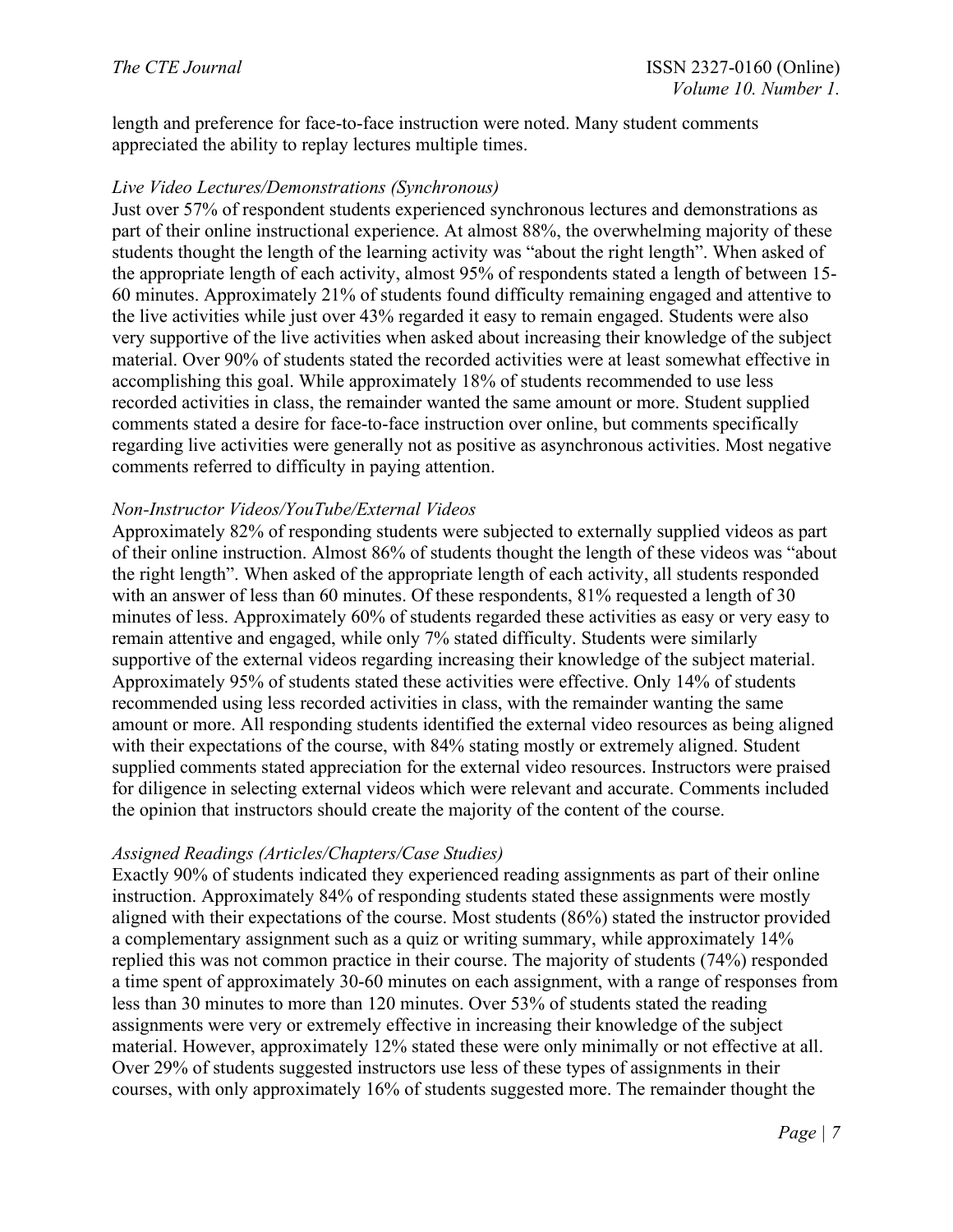same amount of readings was appropriate. Student supplied responses were mixed, ranging from appreciation and perceived importance to aversion and statements of misalignment with expectations.

# *Online Testing/Assessments*

Approximately 97% of the responding students experienced online testing in their course offerings. Students were exposed to a variety of allowances and supporting aides within this methodology. Over 81% of students indicated an open note/open book allowance, while only 22% stated they were allowed to work in groups. Approximately 71% indicated a specific day and time for the scheduled exam, and 64% stated a time limit for the exam. Immediate feedback of the exam results was indicated by 66% of respondents, while only 24% indicated they were allowed multiple attempts. Approximately 42% of students indicated the instructor supplied a study guide specifically for the online exam. When asked if online testing discourages students from learning the material beforehand, 51% of students disagreed. Only 29% of students agreed with this statement, while the remainder had mixed feelings. Regardless, the wide majority of students (90%) stated online testing methods should continue to be used in online course offerings at the Program. Student supplied responses indicated strong opinions both approving and opposing online testing. A few negative responses went as far as calling online testing "a joke" that encourages copying answers from fellow classmates. However, more responses indicated the exercise of looking up answers during the exam to be a helpful learning activity. Students placed less importance on memorizing answers, and referenced how most external situations requires the use of reference material, making online testing more aligned with realworld tasks.

# *Final Thoughts*

Five additional questions were asked regarding overall online instructional experience at the Program. When asked for total time spent learning, studying, and completing assignments, over 65% of students responded between 10-20 hours each week. Only 12% spent more than 25 hours per week, while 14% spend less than 10 hours. Students were asked their preference among synchronous and asynchronous methodologies. Responses were moderately spread, with a 10% preference for synchronous methods. Only 30% preferred just one method or the other, and the remainder sought a blend of the two methods. Students were asked about the importance of virtual office hours. Of these, 66% stated they were needed, while 34% stated they preferred an alternate method. Students were asked if technical courses could effectively be taught in an online format. Over 92% of respondents stated online portions should be limited to 50% or less, with 31% stating these courses should only be taught face-to-face. Only 5% of students stated a majority online delivery is an effective instructional strategy. Additionally, students were asked their preferred instructional delivery strategy for both automotive technical and core classes. Over 98% of respondents requested face-to-face instruction for their technical classes. Almost 75% of students requested online core classes, while 24% preferred face-to-face delivery. Only one student stated a preference for online technical classes.

# *Data Charts*

When a particular question was asked across multiple survey sections, the responses were grouped together to provide additional analysis and comparison of the responses. When appropriate and practical, methods were grouped under a question pertaining to that method. The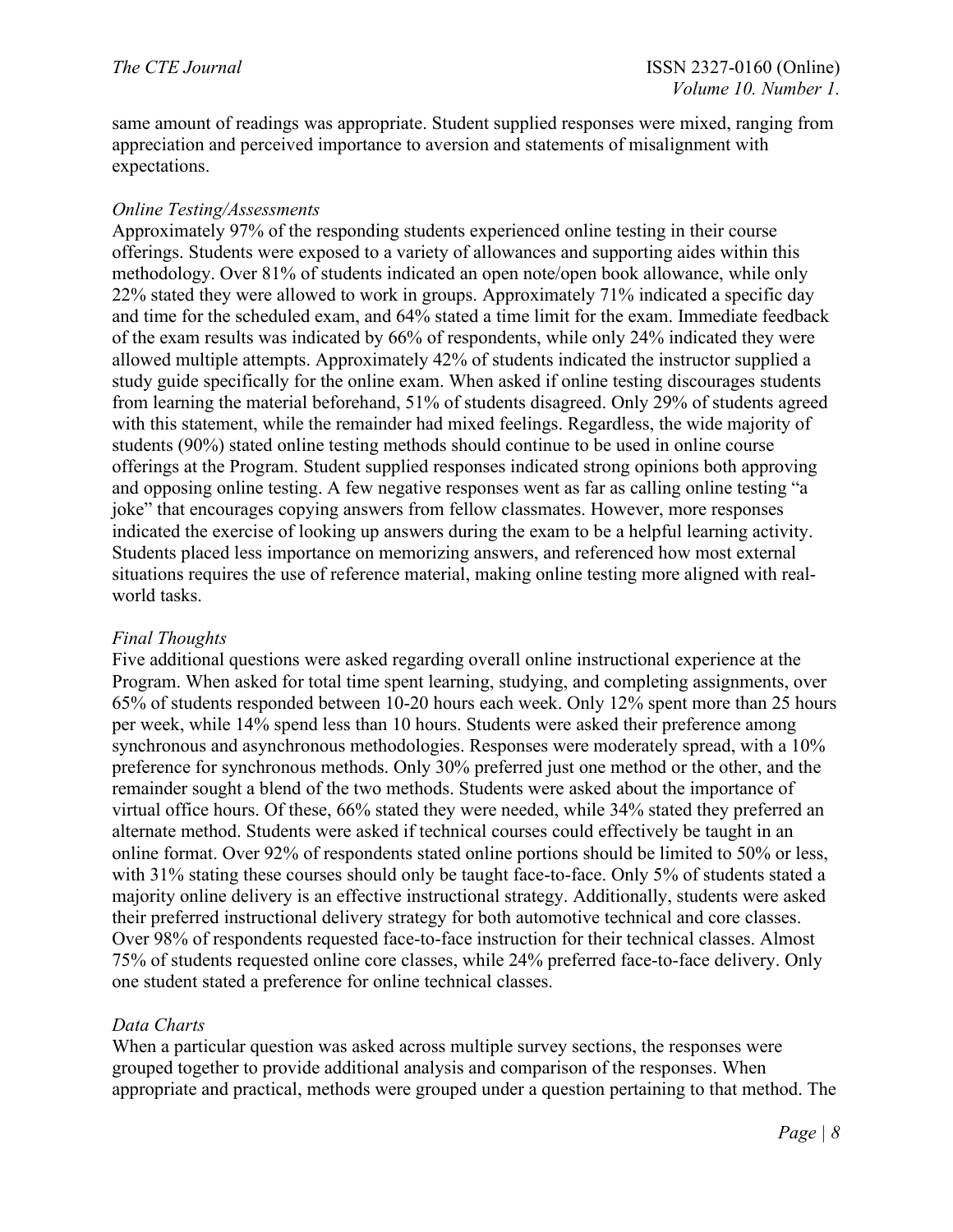following figures display student responses to particular questions across the different instructional methods.

# **Figure 1**

*Student Exposure to Instructional Methods*



*Note.* Percentage of students who experienced a particular instructional method at some point in their online courses.

# **Figure 2**

*Continuing the Use of an Instructional Method*



*Note.* Students were asked whether a particular instructional method should continue to be used in online course offerings. Differences in select responses should be noted due to appropriateness of a particular method to be offered in an increased or decreased capacity.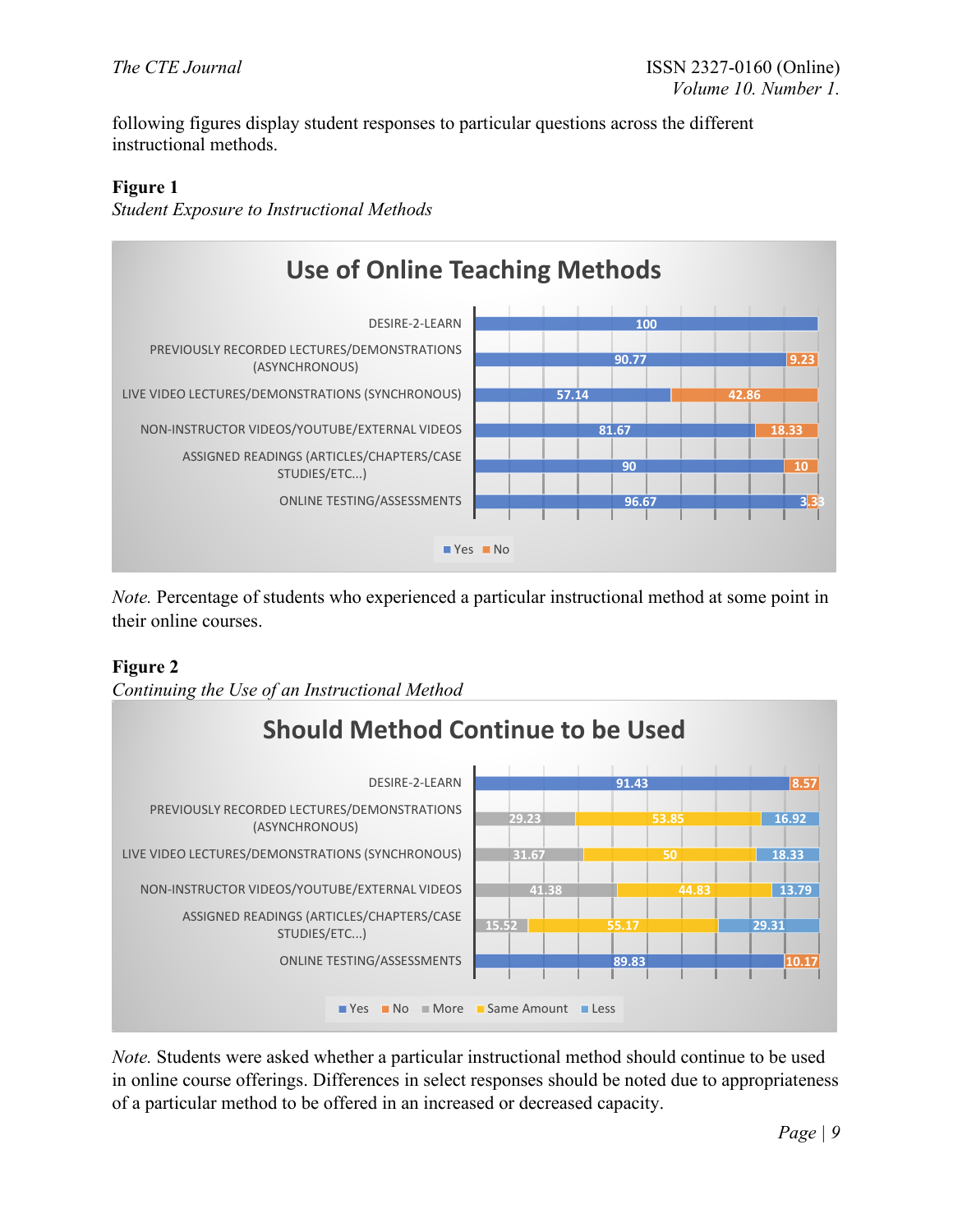# **Figure 3**

*Ease of Student Participation*



*Note.* Students were asked to rate the ease in which the learning activities within the instructional method were to participate. Questions included verbiage related to understanding, navigating, engaging, and remaining attentive to the activities.

# **Figure 4**

*Appropriateness of Activity Length*



*Note.* Student responses regarding the perceived length of each learning activity within a particular instructional method. Methods not represented in this figure were not asked this question.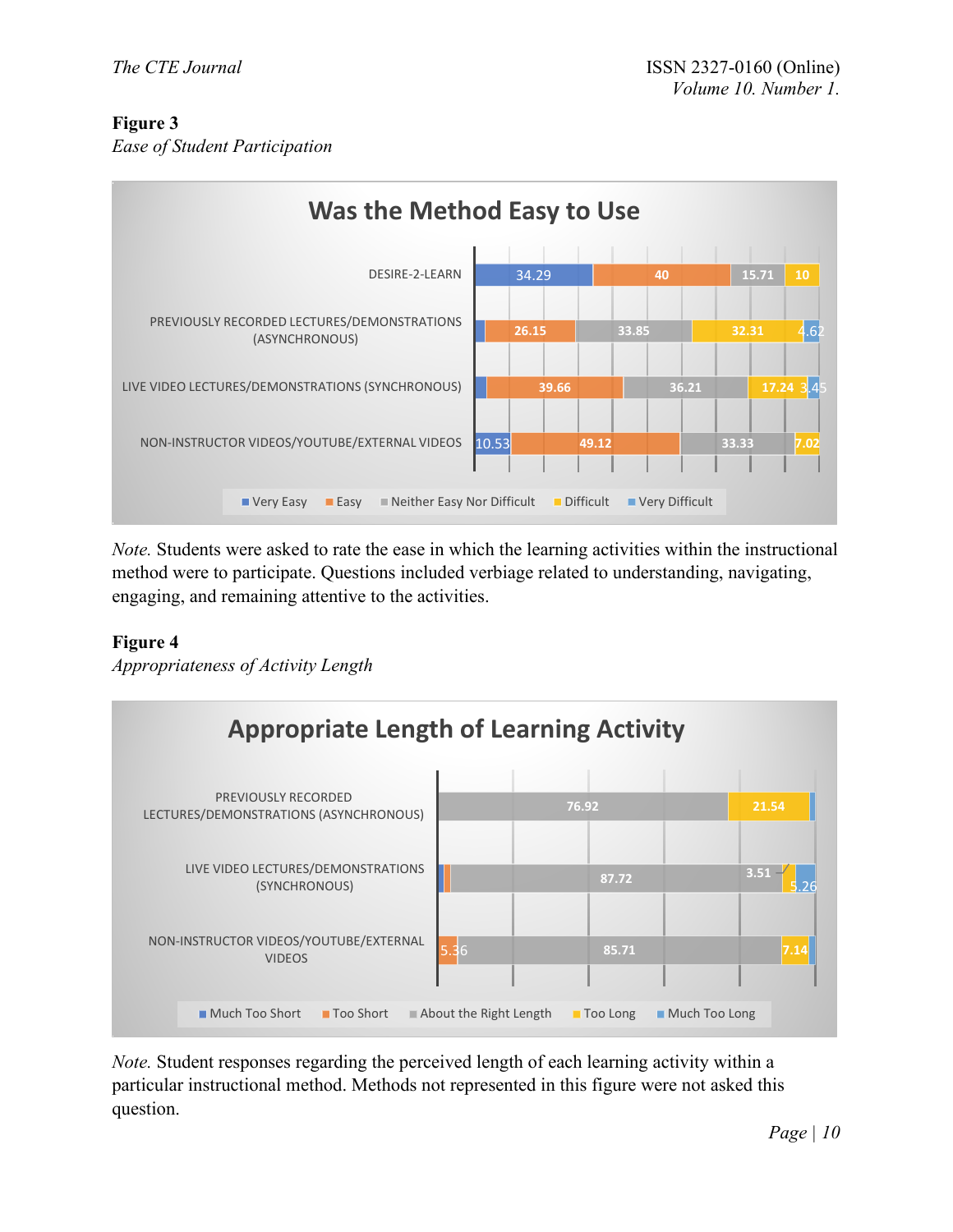# **Figure 5**

*Desired Learning Activity Length*



*Note.* Student responses regarding their desired length of each learning activity within a particular instructional method. Methods not represented in this figure were not asked this question.

# **Figure 6**

*Increasing Student Knowledge*



*Note.* Student perceptions of the effectiveness of a particular instructional method to increasing their knowledge of the subject material.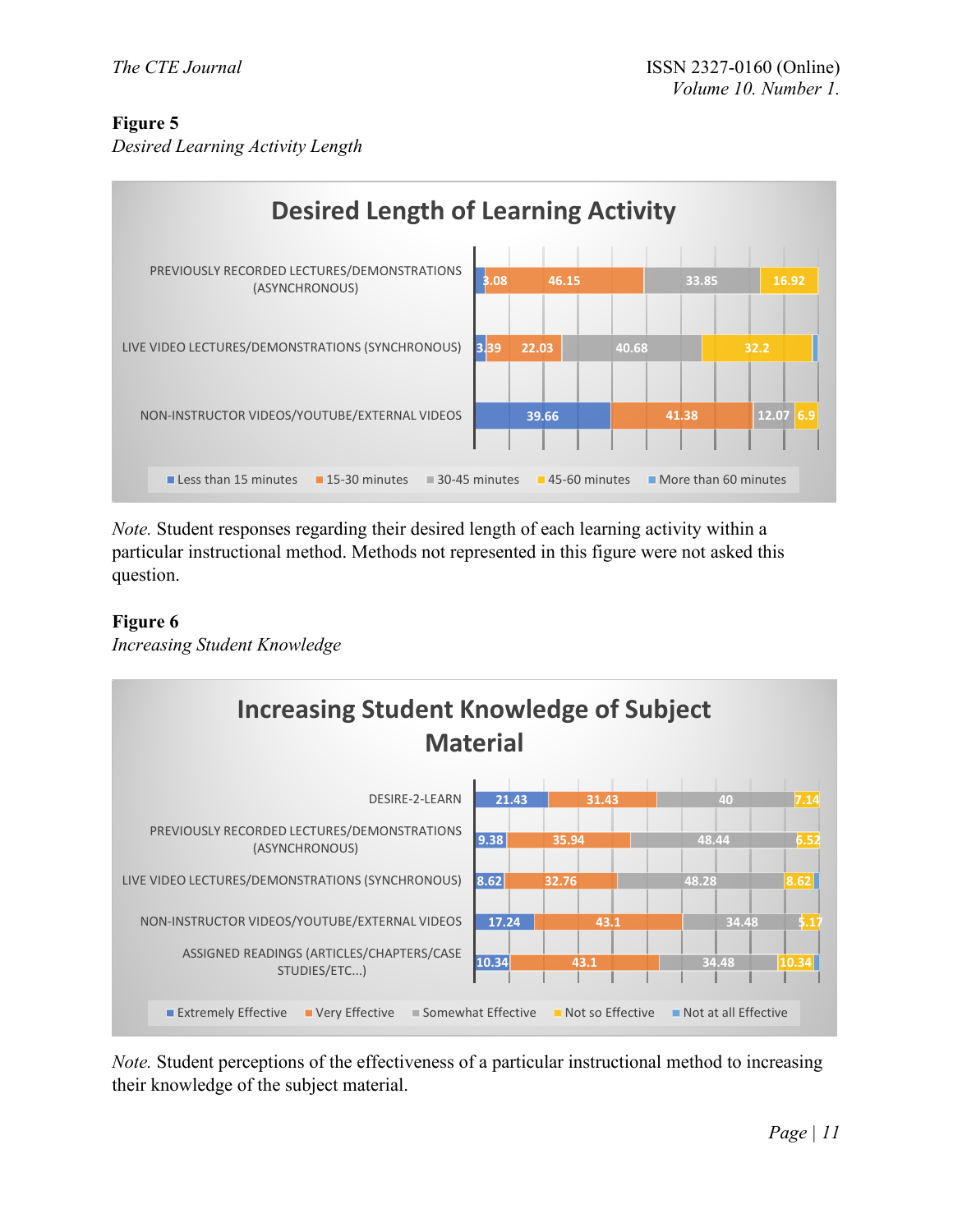# **Discussion**

This study successfully documented student responses to the most applied online instructional methods at the SIUC Automotive Program during the spring and fall semesters of 2020. Responses regarding length, ease of use, and effectiveness indicated these methods were successful in providing a positive educational experience for the majority of students in the Program.

Students seemed quite receptive of the D2L Brightspace LMS. Student suggestions for improvement supported Sugar's (2015) research regarding logical organization of content. Instructors are encouraged to attend CTE provided D2L training to create a more consolidated course organization and improve student experiences.

Both synchronous and asynchronous methods were generally well received by the students. However, most students found difficulty remaining engaged to learning activities in excess of 45 minutes. These results agree with Lynch (2019). Instructors are encouraged to design and select learning activities at a length between 15-45 minutes to maximize positive student perceptions and improve instructional effectiveness.

Student responses regarded externally sourced video content among the most effective and easiest to use of all methods experienced. These results aligned with Jackman and Roberts' (2014) findings. Instructors are encouraged to supplement online content with external videos carefully selected for accuracy and alignment with course concepts.

Responses indicated fewer students were exposed to synchronous delivery methods than any other method. However, many students indicated an appreciation and desire to participate in synchronous instruction. Instructors are encouraged to continue to utilize a variety of online instructional methods to motivate and address as many student learning styles as possible.

Student responses indicated an overwhelming preference for face-to-face instruction in technical automotive courses. Due to this discovery, online delivery of technical courses at the Program is suggested to be used in situations of necessity only.

## **References**

- Darby, F. (2019, April 17). *How to be a better online teacher.* The Chronicle of Higher Education. https://www.chronicle.com/article/how-to-be-a-better-online-teacher/
- David, S. A. (2013). A critical understanding of learning management system. *Education India Journal: A Quarterly Refereed Journal of Dialogues on Education, 2*(4), 4-12. https://www.researchgate.net/publication/260005612 A Critical Understanding on Lea rning\_Management\_System
- Hubler, S. (2020, May 10). Keeping online testing honest? Or an Orwellian overreach? *The New York Times.* https://www.nytimes.com/2020/05/10/us/online-testing-cheatinguniversities-coronavirus.html
- Jackman, W. M., & Roberts, P. (2014). Students' perspectives on YouTube video usage as an eresource in the university classroom. *Journal of Educational Technology Systems, 42*(3), 273-297. https://doi.org/10.2190/ET.42.3.f